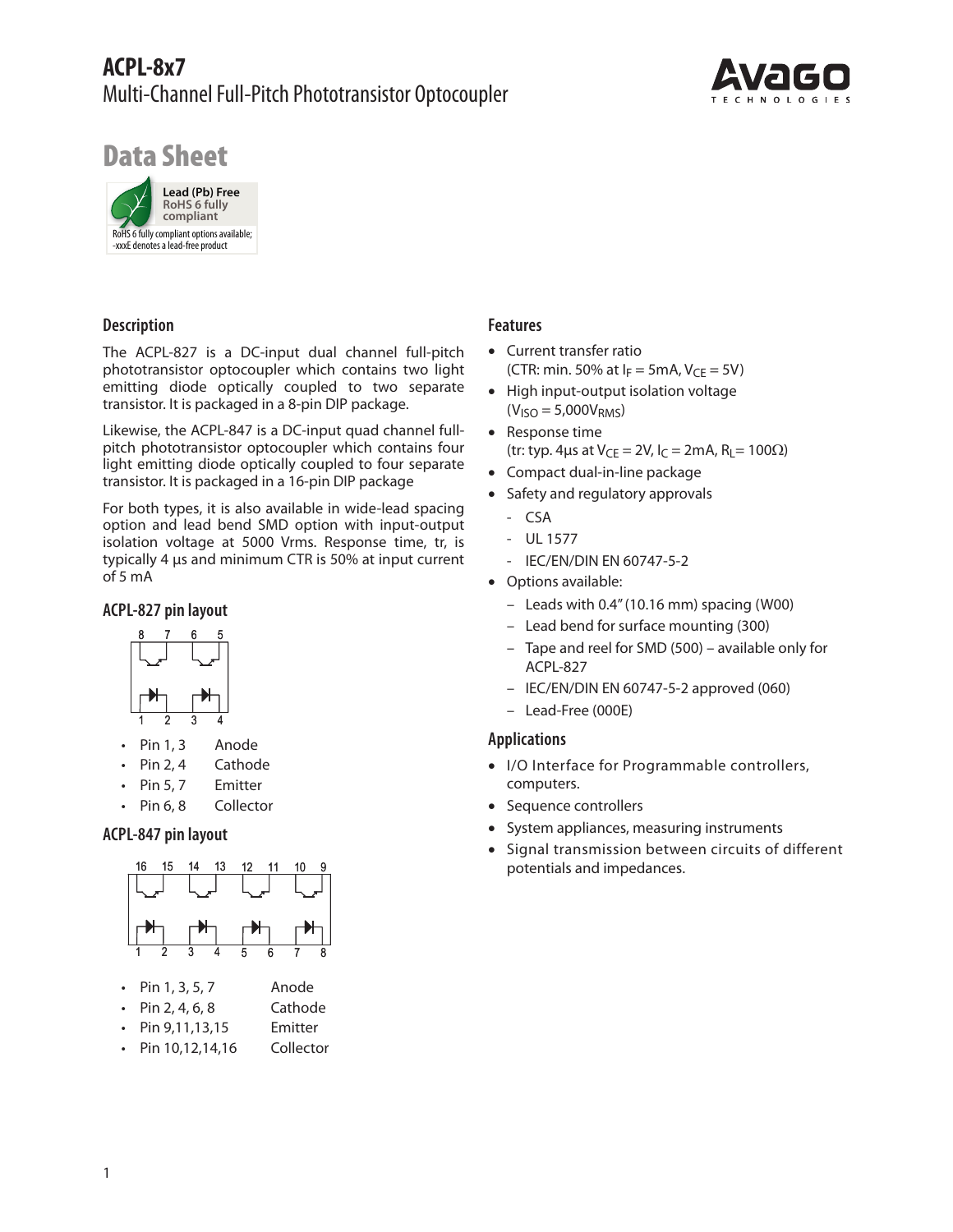#### **Ordering Information**

ACPL-8x7 is UL Recognized with 5000 Vrms for 1 minute per UL1577 and is approved under CSA Component Acceptance Notice #5, File CA 88324.

|                | <b>RoHS Compliant Option</b>           |                                        |                                         |                                         |               |                           |                         |              |                |                                       |                   |
|----------------|----------------------------------------|----------------------------------------|-----------------------------------------|-----------------------------------------|---------------|---------------------------|-------------------------|--------------|----------------|---------------------------------------|-------------------|
| Part<br>number | Rank '0'<br>50%<br>$<$ CTR $<$<br>600% | Rank'B'<br>130%<br>$<$ CTR $<$<br>260% | Rank 'C'<br>200%<br>$<$ CTR $<$<br>400% | Rank 'G'<br>130%<br>$<$ CTR $<$<br>400% | Package       | No. of<br><b>Channels</b> | <b>Surface</b><br>Mount | Gull<br>Wing | Tape &<br>Reel | IEC/EN/<br><b>DIN EN</b><br>60747-5-2 | <b>Quantity</b>   |
| ACPL-827       | $-000E$                                | $-00BE$                                | $-00CE$                                 |                                         | 300mil DIP-8  |                           |                         |              |                |                                       | 50 pcs per tube   |
|                | $-300E$                                | $-30BE$                                | $-30CE$                                 |                                         | 300mil DIP-8  |                           | X                       | X            |                |                                       | 50 pcs per tube   |
|                | $-500E$                                | $-50BE$                                | $-50CE$                                 |                                         | 300mil DIP-8  |                           | X                       | X            | X              |                                       | 1000 pcs per reel |
|                | $-060E$                                | $-06BE$                                | $-06CE$                                 |                                         | 300mil DIP-8  | Dual                      |                         |              |                | X                                     | 50 pcs per tube   |
|                | $-360E$                                | $-36BE$                                | $-36CE$                                 |                                         | 300mil DIP-8  |                           | X                       | X            |                | X                                     | 50 pcs per tube   |
|                | $-560E$                                | $-56BE$                                | $-56CE$                                 |                                         | 300mil DIP-8  |                           | X                       | X            | X              | X                                     | 1000 pcs per reel |
|                | -WOOE                                  | -WOBE                                  | -WOCE                                   |                                         | 400mil DIP-8  |                           |                         |              |                |                                       | 50 pcs per tube   |
|                | $-W60E$                                | -W6BE                                  | -W6CE                                   |                                         | 400mil DIP-8  |                           |                         |              |                | X                                     | 50 pcs per tube   |
| ACPL-847       | $-000E$                                |                                        |                                         | $-00$ GE                                | 300mil DIP-16 |                           |                         |              |                |                                       | 25 pcs per tube   |
|                | $-300E$                                |                                        |                                         | $-30GE$                                 | 300mil DIP-16 |                           | X                       | X            |                |                                       | 25 pcs per tube   |
|                | $-060E$                                |                                        |                                         | $-06GE$                                 | 300mil DIP-16 | Quad                      |                         |              |                | X                                     | 25 pcs per tube   |
|                | $-360E$                                |                                        |                                         | $-36GE$                                 | 300mil DIP-16 |                           | X                       | Χ            |                | X                                     | 25 pcs per tube   |
|                | $-WOOE$                                |                                        |                                         | -W0GE                                   | 400mil DIP-16 |                           |                         |              |                |                                       | 25 pcs per tube   |
|                | $-W60E$                                |                                        |                                         | -W6GE                                   | 400mil DIP-16 |                           |                         |              |                | X                                     | 25 pcs per tube   |

To order, choose a part number from the part number column and combine with the desired option from the option column to form an order entry.

Example 1:

ACPL-827-36GE to order product of 300mil DIP-8 Dual Channel DC Gull Wing Surface Mount package in Tube packaging with 130%<CTR<400%, IEC/EN/DIN EN 60747-5-2 Safety Approval and RoHS compliant.

#### Example 2:

ACPL-847-W00E to order product of 400mil DIP-16 Quad Channel DC package in Tube packaging with 50%<CTR<600% and RoHS compliant.

Option datasheets are available. Contact your Avago sales representative or authorized distributor for information.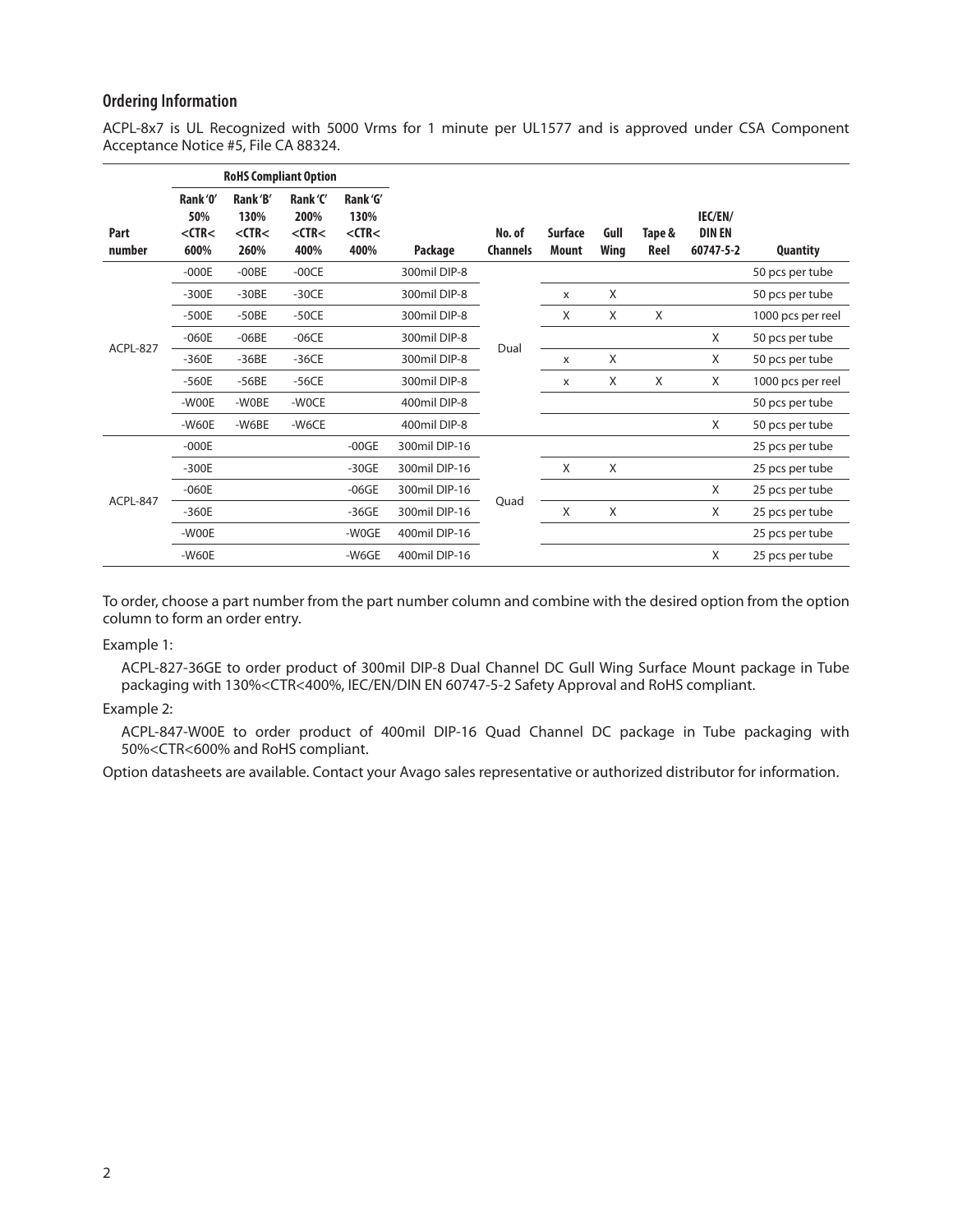# **Package Outline Drawings**

## **ACPL-827 Package Outline**







DIMENSIONS IN [MILLIMETERS] AND INCHES

#### **ACPL-827 Package Outline – Option 060**



DIMENSIONS IN [MILLIMETERS] AND INCHES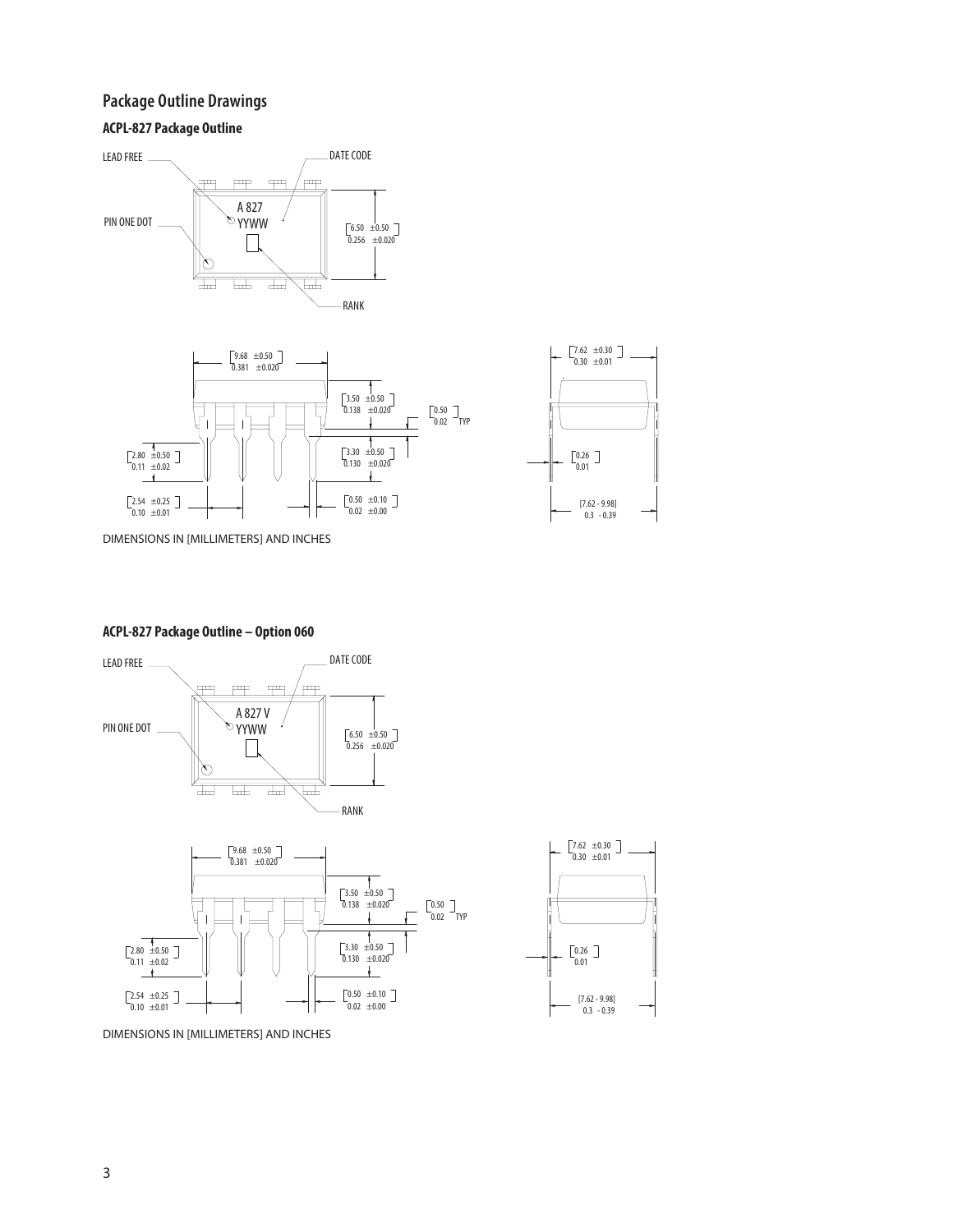#### **ACPL-827 Package Outline – Option W00**







 $0.40 \pm 0.02$  $\begin{bmatrix} 10.16 & \pm 0.50 \end{bmatrix}$ 

 $\begin{bmatrix} 1 \pm 0.25 \\ \pm 0.010 \end{bmatrix}$ 

 $0.26$ <br> $0.01$ 

DIMENSIONS IN [MILLIMETERS] AND INCHES





 $2.54 \pm 0.25$ <br>0.10  $\pm 0.01$ 

DIMENSIONS IN [MILLIMETERS] AND INCHES

 $\frac{1}{0.047}$   $\pm 0.10$ <br> $\frac{1}{0.047}$   $\pm 0.004$ 

### **ACPL-827 Package Outline – Option 300**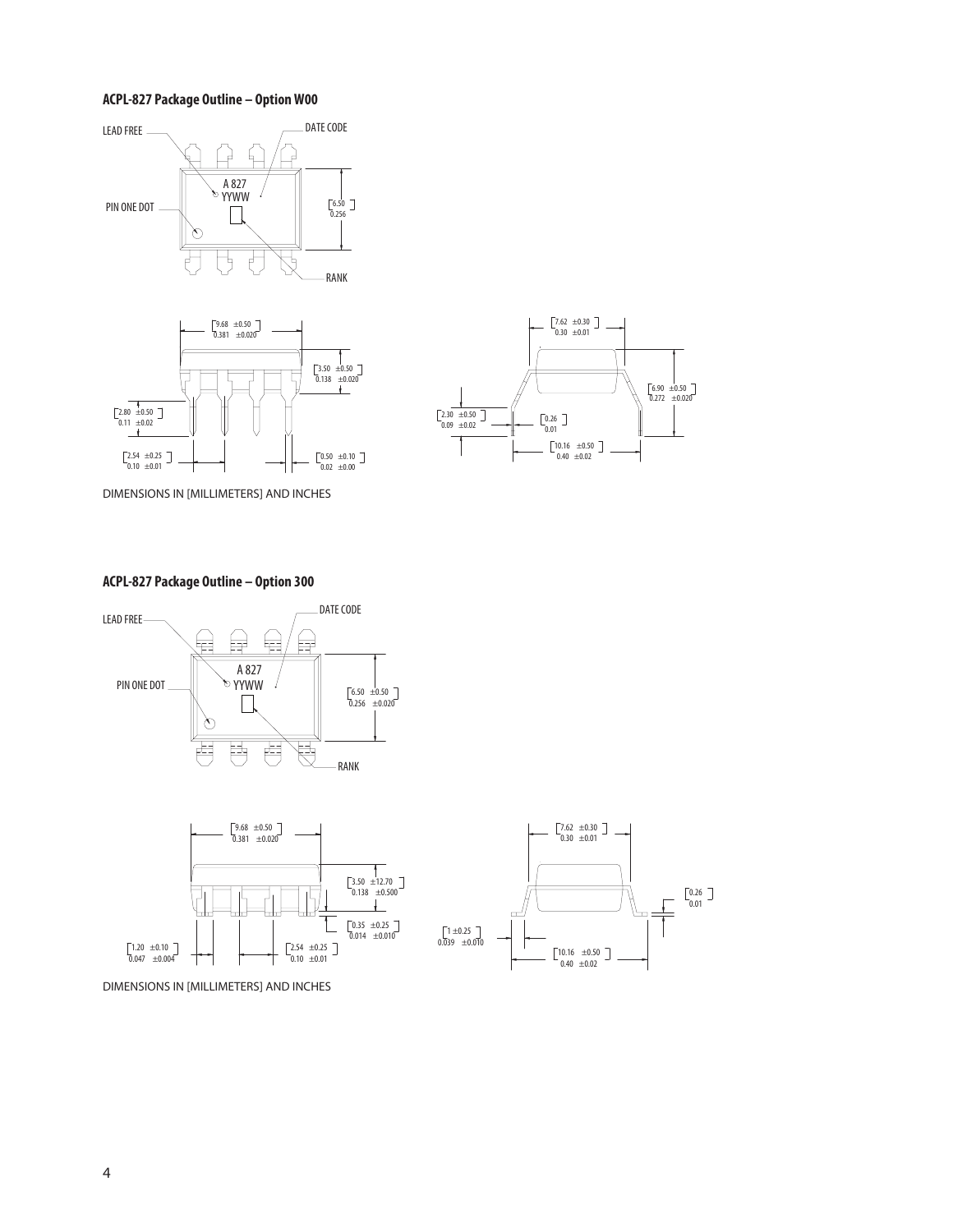#### **ACPL-847 Package Outline**





DIMENSIONS IN [MILLIMETERS] AND INCHES

#### **ACPL-847 Package Outline - Option 060**





DIMENSIONS IN [MILLIMETERS] AND INCHES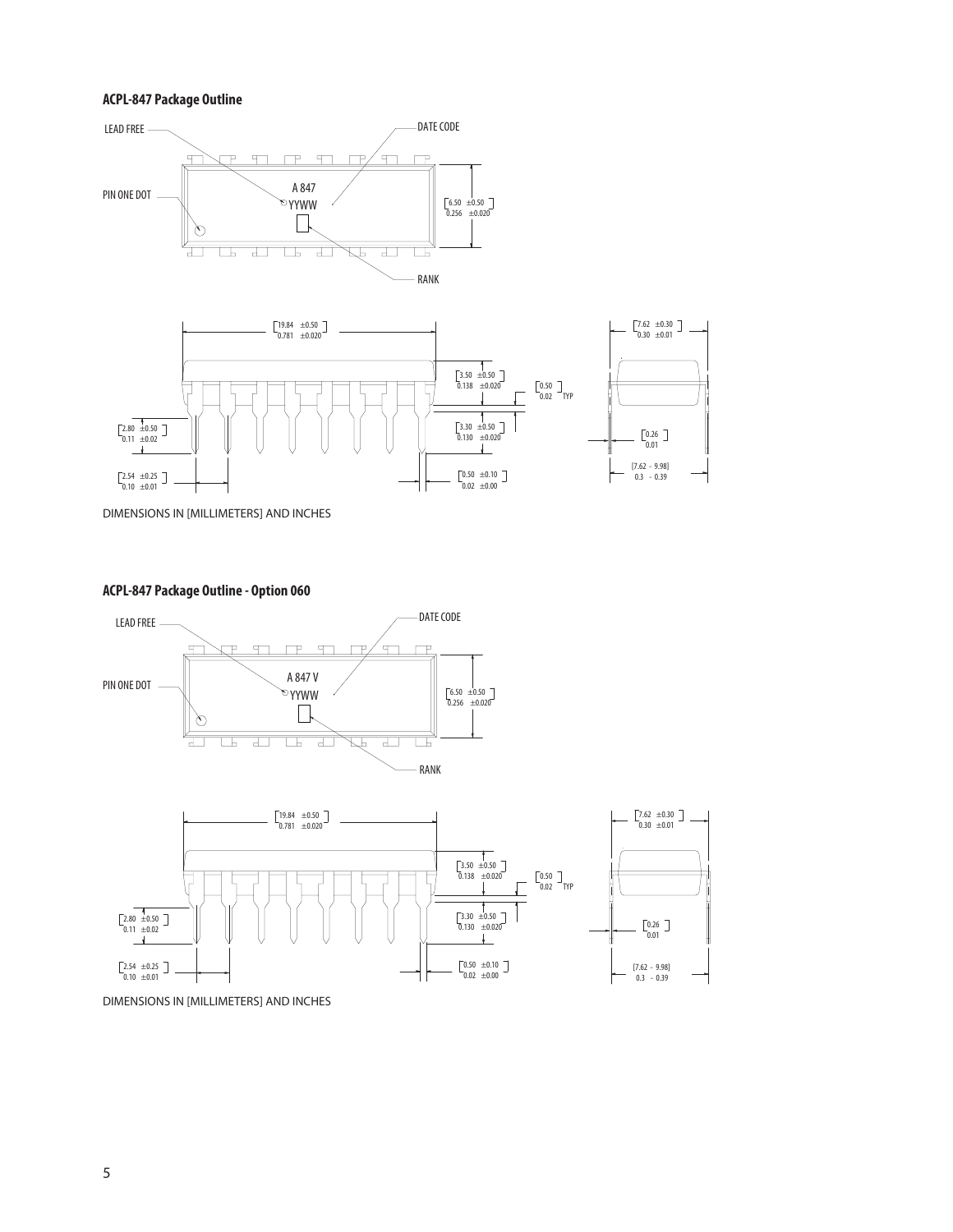#### **ACPL-847 Package Outline - Option W00**







DIMENSIONS IN [MILLIMETERS] AND INCHES

#### **ACPL-847 Package Outline - Option 300**



# **Solder Reflow Temperature Profile**

- 1. One-time soldering reflow is recommended within the condition of temperature and time profile shown at right.
- 2. When using another soldering method such as infrared ray lamp, the temperature may rise partially in the mold of the device. Keep the temperature on the package of the device within the condition of (1) above.

Note: Non-halide flux should be used.



 $0.26$ <br> $0.01$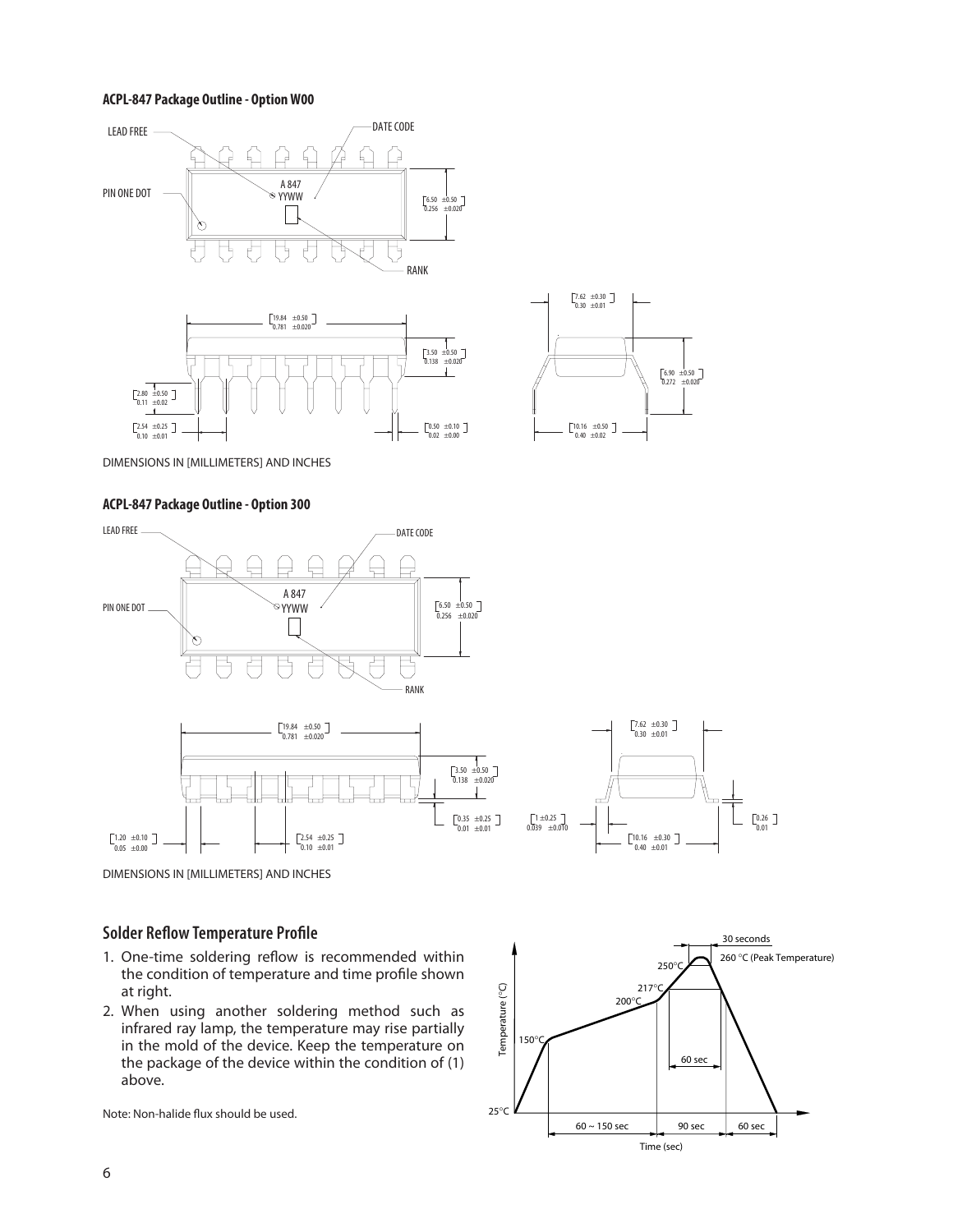# **Absolute Maximum Ratings**

| <b>Parameter</b>                             | <b>Symbol</b>           | Min.                                          | Max. | <b>Units</b>           | Note |  |
|----------------------------------------------|-------------------------|-----------------------------------------------|------|------------------------|------|--|
| Storage Temperature                          | $T_S$                   | $-55$                                         | 125  | °C                     |      |  |
| <b>Operating Temperature</b>                 | Tд                      | $-30$                                         | 100  | °C                     |      |  |
| Average Forward Current                      | IF(AVG)                 |                                               | 50   | mA                     |      |  |
| Input Power Dissipation                      | $P_1$                   |                                               | 70   | mW                     |      |  |
| Input Reverse Voltage                        | $V_{R}$                 |                                               | 6    | ٧                      |      |  |
| <b>Collector Current</b>                     | I <sub>C</sub>          |                                               | 50   | mA                     |      |  |
| Collector-Emitter Voltage                    | <b>V</b> <sub>CEO</sub> |                                               | 70   | V                      |      |  |
| <b>Emitter-Collector Voltage</b>             | <b>VECO</b>             |                                               | 6    | ٧                      |      |  |
| Isolation Voltage (AC for 1min, R.H. 40~60%) | V <sub>ISO</sub>        |                                               | 5000 | <b>V<sub>RMS</sub></b> |      |  |
| <b>Collector Power Dissipation</b>           | $P_C$                   |                                               | 150  | mW                     |      |  |
| <b>Total Power Dissipation</b>               | P <sub>TOT</sub>        |                                               | 200  | mW                     |      |  |
| Lead Solder Temperature                      |                         | 260°C for 10 sec., 1.6 mm below seating plane |      |                        |      |  |

# **Electrical Specifications (DC)**

Over recommended operating conditions unless otherwise specified.

| <b>Parameter</b>                        | Symbol                  | Min.                     | Typ.                     | Max.                     | <b>Units</b>  | <b>Test Conditions</b>                            | <b>Note</b>               |
|-----------------------------------------|-------------------------|--------------------------|--------------------------|--------------------------|---------------|---------------------------------------------------|---------------------------|
| Forward Voltage                         | VF                      | $\overline{\phantom{a}}$ | 1.2                      | 1.4                      | V             | $I_F = 20mA$                                      |                           |
| <b>Reverse Current</b>                  | $I_R$                   |                          |                          | 10                       | μA            | $V_R = 4V$                                        |                           |
| <b>Terminal Capacitance</b>             | $C_{t}$                 |                          | 30                       | 250                      | pF            | $V = 0$ , $f = 1$ KHz                             |                           |
| <b>Collector Dark Current</b>           | <b>I</b> CEO            |                          | $\overline{\phantom{a}}$ | 100                      | nA            | $V_{CF} = 20V$ , $I_F = 0$ mA                     |                           |
| Collector-Emitter<br>Breakdown Voltage  | <b>BV<sub>CEO</sub></b> | 70                       |                          |                          | V             | $I_C = 0.1$ mA,<br>$I_F = 0$ mA                   |                           |
| Emitter-Collector<br>Breakdown Voltage  | <b>BV<sub>ECO</sub></b> | 6                        |                          | $\overline{a}$           | V             | $I_F = 10 \mu A$ ,<br>$I_F = 0$ mA                |                           |
| <b>Collector Current</b>                | I <sub>C</sub>          | 2.5                      |                          | 30                       | mA            | $I_F = 5$ mA,                                     | $CTR = (I_C/I_F)^* 100\%$ |
| <b>Current Transfer Ratio</b>           | <b>CTR</b>              | 50                       | $\overline{\phantom{a}}$ | 600                      | $\frac{0}{0}$ | $V_{CE} = 5V$                                     |                           |
| Collector-Emitter<br>Saturation Voltage | $V_{CE(sat)}$           |                          | 0.1                      | 0.2                      | $\vee$        | $I_F = 20$ mA,<br>$I_C = 1mA$                     |                           |
| <b>Isolation Resistance</b>             | R <sub>ISO</sub>        | 5x10 <sup>10</sup>       | $1x10^{11}$              | $\overline{\phantom{a}}$ | Ω             | DC500V, R.H. 40~60%                               |                           |
| <b>Floating Capacitance</b>             | СF                      |                          | 0.6                      | 1                        | pF            | $V = 0$ , $f = 1$ MHz                             |                           |
| Cut-off Frequency (-3dB)                | F <sub>C</sub>          |                          | 80                       |                          | <b>KHz</b>    | $V_{CF} = 5V$ , $I_C = 2$ mA,<br>$RL = 100\Omega$ | See fig 13                |
| Response Time (Rise)                    | $t_{r}$                 | $\overline{a}$           | 4                        | 18                       | μs            | $V_{CE} = 2V$ , $I_C = 2$ mA,                     | See fig 12                |
| Response Time (Fall)                    | tf                      |                          | 3                        | 18                       | μs            | $RL = 100\Omega$                                  |                           |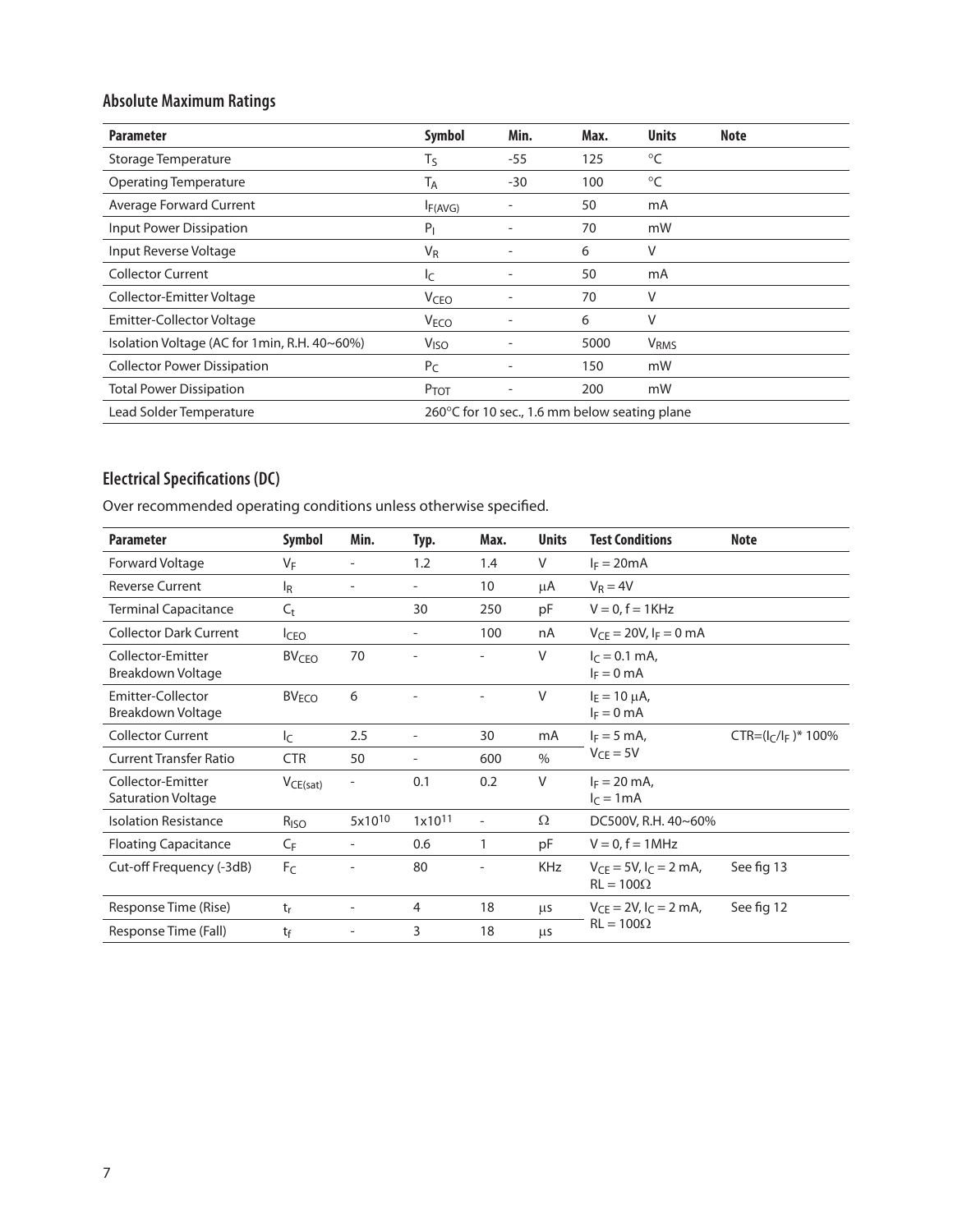





**Figure 3. Collector-emitter Saturation Voltage vs. Forward Current Figure 4. Forward Current vs. Forward Voltage**





**Figure 1. Forward Current vs. Ambient Temperature. Figure 2 Collector Power Dissipation vs. Ambient Temperature**





**Figure 5. Current Transfer Ratio vs. Forward Current Figure 6. Collector Current vs. Collector-emitter Voltage.**